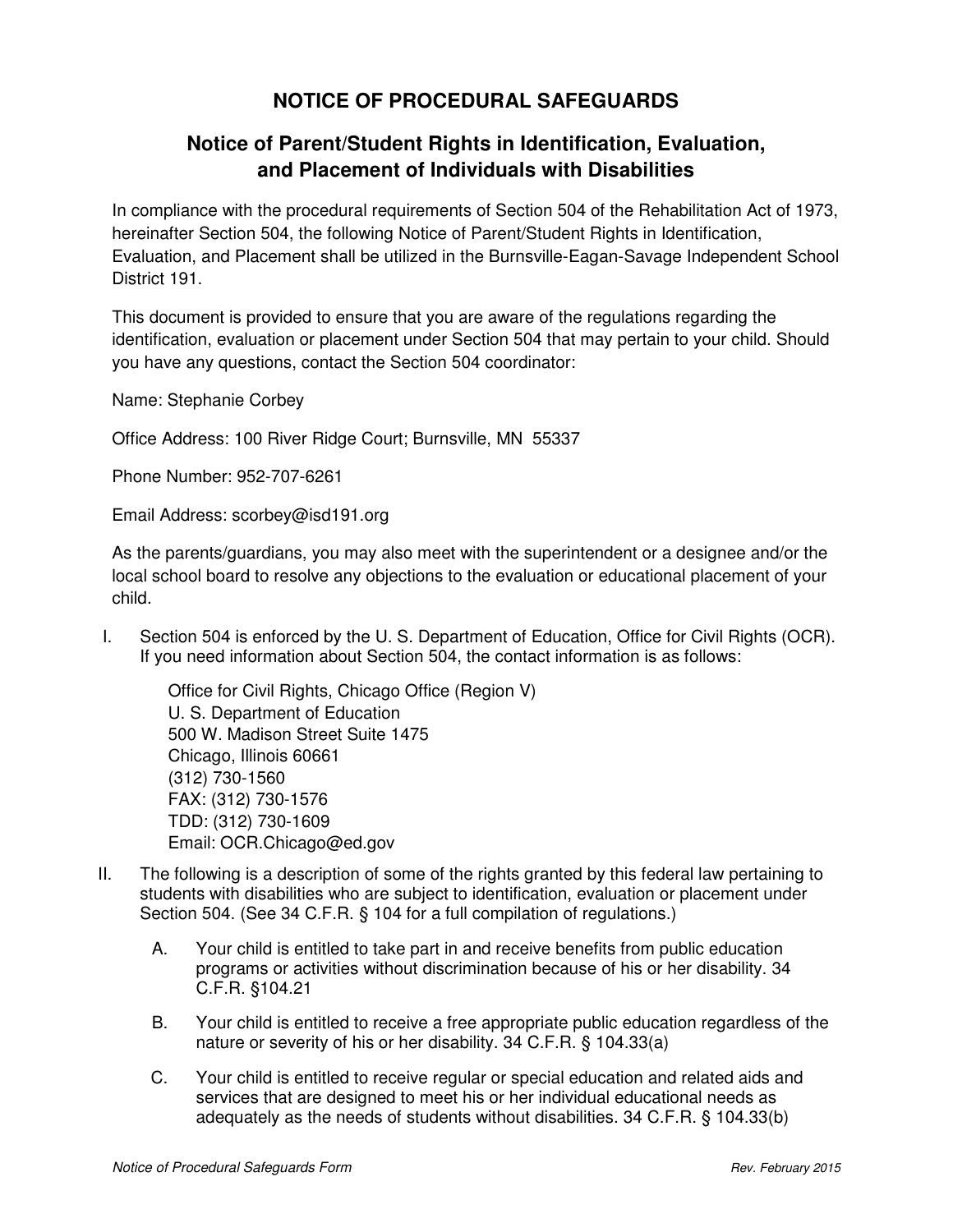- D. Your child is entitled to receive free educational services except for those fees that are imposed on students without disabilities or their parents. 34 C.F.R. § 104.33(c)
- E. Your child is entitled to be educated with students without disabilities to the maximum extent appropriate to the needs of your child. 34 C.F.R. § 104.34(a)
- F. Your child is entitled to be educated in facilities and receive services and activities comparable to those provided to students without disabilities. 34 C.F.R. § 104.34(b)(c)
- G. Your child is entitled to an evaluation prior to an initial placement and any subsequent significant change in placement. 34 C.F.R. § 104.35(a)
- H. Your child is entitled to be evaluated and tested with procedures in accordance with regulations pertaining to evaluation procedures. 34 C.F.R. §104.34(b)
- I. Your child is entitled to have evaluation data and placement decisions based upon information from a variety of sources, including aptitude and achievement tests, teacher recommendations, physical condition, social or cultural background, and adaptive behavior. 34 C.F.R. § 104.35(c)(1)
- J. Your child is entitled to have interpretation of data and placement decisions based on evaluation procedures that ensure information is obtained from a variety of documented and carefully considered sources. 34 C.F.R.§ 104.35(b)(c)(2)
- K. Your child is entitled to have placement decisions made by persons knowledgeable about your child, the meaning of evaluation data, and placement options. 34 C.F.R. § 104.35 (c)(3)
- L. Your child is entitled to periodic evaluations. 34 C.F.R. § 104.35(d)
- M. Your child is entitled to an equal opportunity to participate in nonacademic and extracurricular activities offered by the school district. 34 C.F.R. § 104.37
- N. You are entitled to notice prior to any action by the district pertaining to the identification, evaluation, or placement of your child. 34 C.F.R. § 104.36
- O. You are entitled to examine relevant records relating to decisions regarding your child's identification, evaluation, educational program, and placement. 34 C.F.R. § 104.36
- P. You are entitled to request an impartial hearing and an appeal of any decisions or actions taken by the school district regarding your child's identification, evaluation, educational program, or placement. The school district will bear the costs for these due process procedures. You and your child may take part in these proceedings and have an attorney represent you. The following details the procedures:
	- i. If you disagree with the identification, evaluation, educational placement, or with the provisions of a free appropriate public education for your child, you may make a request for a hearing to the superintendent or the Section 504 coordinator, indicating the specific reason(s) for the request. Upon receipt of the request, the superintendent shall appoint the hearing officer.
	- ii. The school district may initiate a hearing regarding the identification, evaluation, or educational placement of the student or the provision of a free appropriate